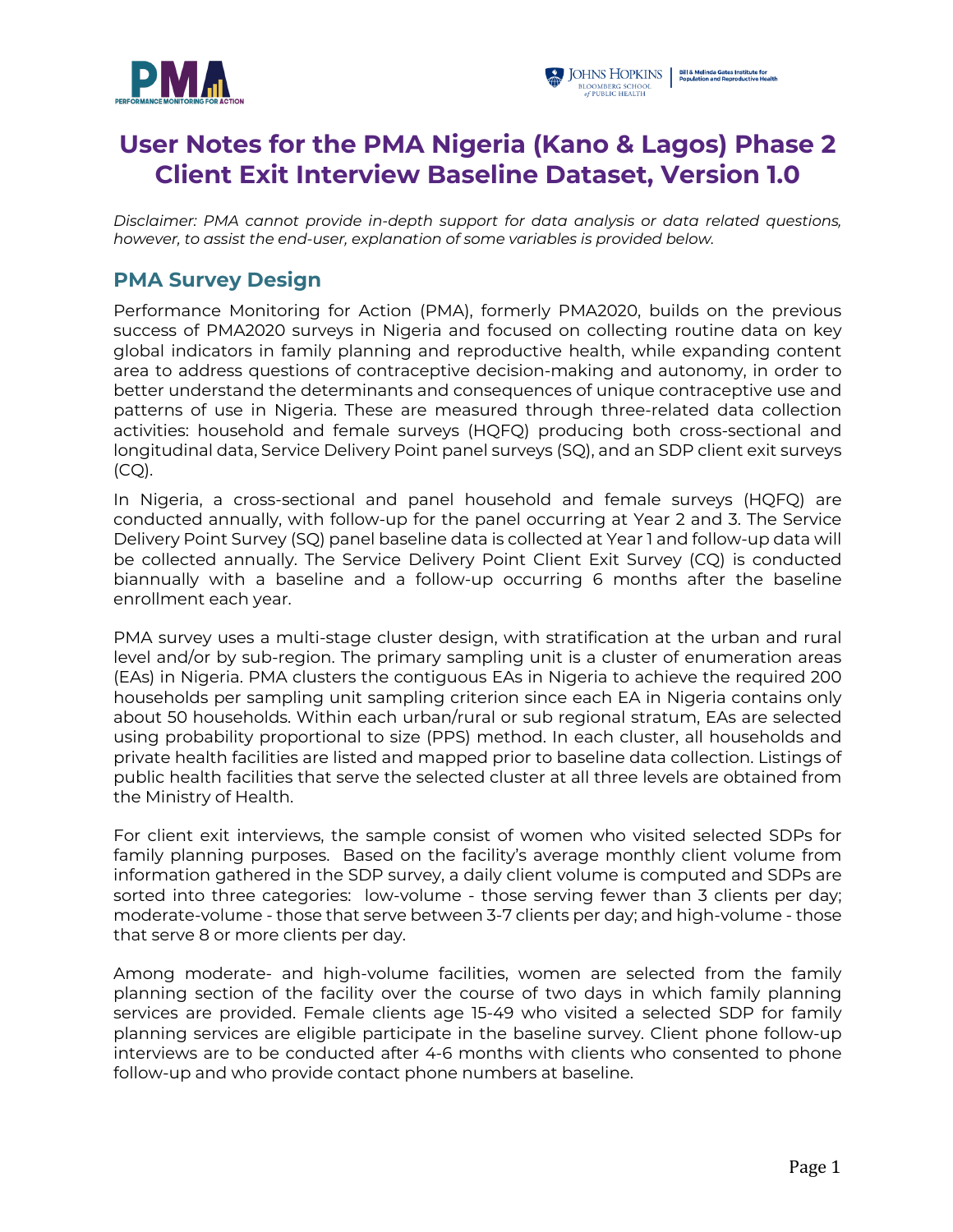



However, due to the onset of the Covid-19 pandemic, PMA cancelled the plan to conduct the Client Exit Interview phone follow-up survey in Nigeria for the Phase 1 survey and, instead, conducted the Covid-19 female follow-up survey.

# **Sampling**

Nigeria Phase 2 (NGP2) Client Exit Interview Baseline Survey includes 25 enumeration areas (EAs) in Kano and 52 EAs in Lagos. The EAs were drawn using the same stratified cluster design with urban-rural strata from the National Population Commission's master sampling frame. The results are representative at the state level. The final sample included 709 clients in Kano and 560 clients in Lagos which completed the interview. Data collection was conducted between December 2020 and February 2021.

# **Materials included in this Data Zipped File**

This data zipped file includes:

- 1. Client exit Interview questionnaire pdf file
- 2. User notes pdf file
- 3. Dataset in 3 file formats: .csv, .xlsx and Stata .dta

#### **Codebook**

The latest version of the PMA Client Exit Interview Master Codebook can be downloaded from the https://www.pmadata.org/data-codebooks.

# **General Variables**

**SIF variables:** Date and time variables are provided in both string format and as Stata Internal Format (SIF) values. The variable name of any variable that has been changed into SIF is appended with SIF (e.g. **system date** and **system dateSIF**).

**Select multiple variables**: Some questions allow for the selection of multiple answers. These variables are in string format and the values are the concatenation of answer choices (e.g. if a respondent said that she was counselled for contraceptive methods: female sterilization, implant and IUD, the response for the variable would read "fster impl iud"). Multi-select options are generally, though not always, transformed into binary variables for analysis.

#### **Variable Response Options**

**Select one**: Most select one numeric variables have consistent values for option choices across all PMA countries (e.g. **marital\_status**==1 is equivalent to "currently married" in all PMA countries). Exceptions include the variables which have country-specific options and numbering. For examples:

- Geographic variable (e.g. **region**, **county**, **state**, etc..): geographic variable names and response options vary across countries
- **facility\_type**: facility types vary across countries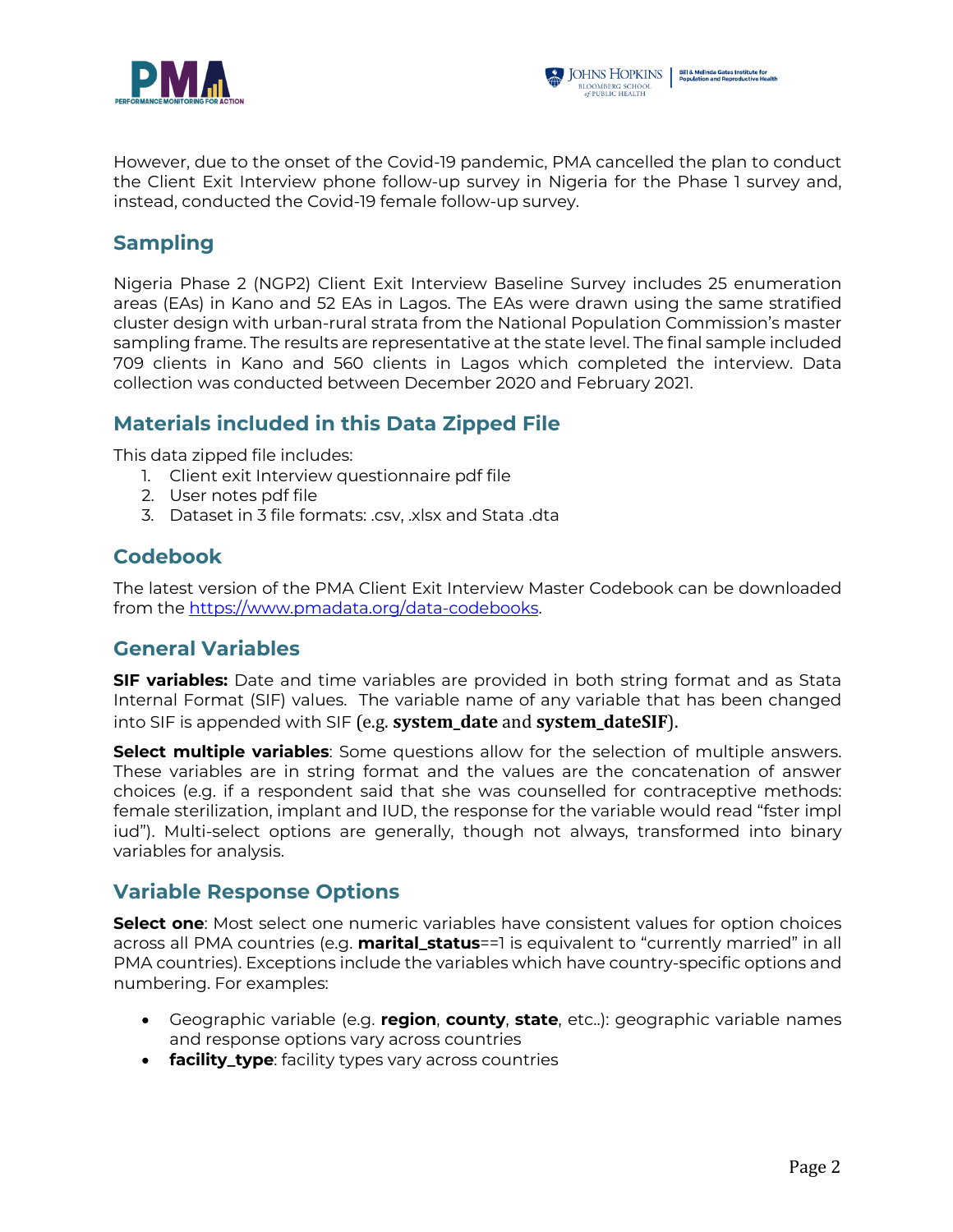



**Select multiple**: Similarly, most select multiple variables have the same response options across all PMA countries, with exceptions for variables with choices that are country specific.

See the PMA Client Exit Interview Master Codebook for complete details on variables and answer choices for each survey.

# **Specific Variables**

**metainstanceID**: A unique ID generated by ODK for each form submitted to the central server. This variable is unique for each client within a survey.

**Cluster\_ID**: The primary sampling unit masked with a unique number for anonymity. The same unique number is applied to the same cluster across multiple PMA survey phases.

**RE\_ID**: Identification number of the resident enumerator (RE), or interviewer. RE names are masked with unique numbers. The same unique number is applied to the same RE across different PMA survey phases.

**PMA2020\_RE\_ID**: For the resident enumerators (REs), or interviewers, who were involved in the previous PMA2020 surveys (2014-2018), this variable provides their IDs from PMA2020 surveys. This ID is unique across different surveys.

**facility\_ID:** Facility names are masked with unique ID numbers. This variable is unique across different PMA surveys.

**PMA2020\_faclity\_ID**: For facilities that were included in the previous PMA2020 (2014-2018) surveys, this variable provides their PMA2020 IDs. The observation would be missing for new facilities which were not part of the PMA2020 surveys. For ones that have PMA2020 IDs, it is unique across different surveys.

#### **Combining the CEI Baseline and the CEI Follow-up Datasets**

An instruction to combine the Phase 2 CEI Baseline dataset and the Phase 2 CEI Followup dataset for panel analyses can be found in the user notes of the Phase 2 CEI Follow-up dataset when it becomes available.

# **GPS Variables**

GPS coordinates are not released in this dataset.

# **Notes for Missing Data**

In Stata, Missing data is expressed as "." in the cell. Generally, Stata commands perform computations of any type handle missing data by omitting the row with the missing values. However, this may vary across commands. PMA does not impute missing values. Missing data in datasets should be studied and/or treated before proceeding to analysis.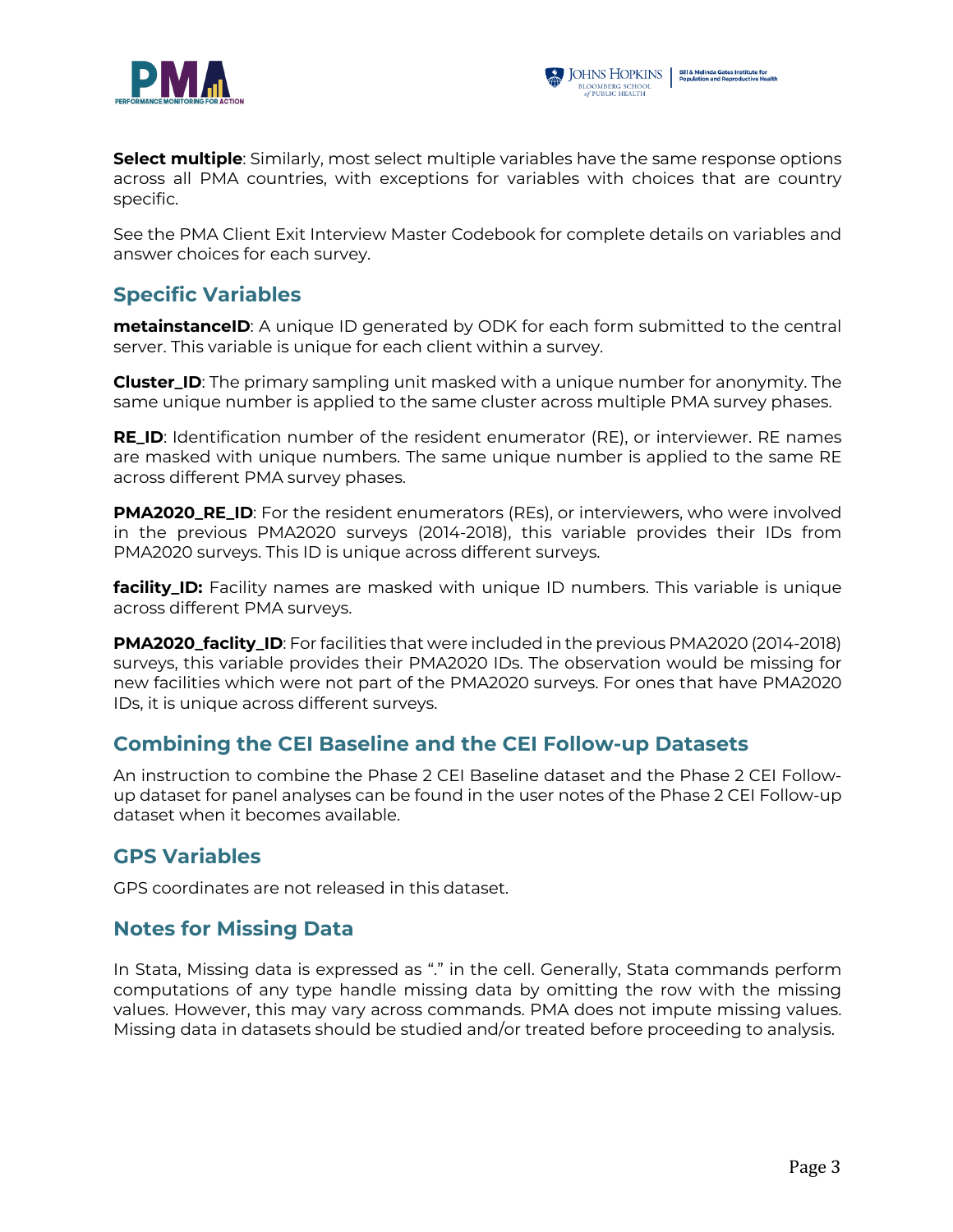

#### *Reasons for missing data:*

#### *Normal situations:*

- 1. Incomplete forms: If a household, female, or SDP form is not marked as completed (**HHQ\_result**, **FRS\_result**, **SDP\_resu**l**t** and **CEI\_result** not equal to 1), the observation is likely to miss most of the information. Incomplete forms should not be included in the analysis.
- 2. Observations that are ineligible for subsequent forms: Only eligible respondents will receive subsequent forms. For example, males and ineligible females will not receive female questionnaires in family planning surveys, hence their observations will have all missing values in female forms.
- 3. Question not administered due to skip logic: PMA surveys use ODK's skip logic function. The subsequent questions are administered selectively based on the respondent's previous answers. Irrelevant or inapplicable questions are skipped. For example, a woman who is not a contraceptive user will not be asked questions about contraceptive usage subsequently.

#### *Uncommon situations:*

- 1. Lost forms: Due to technical constraints in some challenging data collection areas, forms can be lost in the process of data submission. Although most forms were recoverable, there are occasionally a few that cannot be found. For example, an observation from an eligible woman with completed female form information but missing household form information, or vice versa. These observations may be dropped based on analysis needs.
- 2. Missing due to incorrect skip logic: PMA surveys were conducted under rigorous quality control. However, in rare cases, there can be incorrect skip logic, which skipped a question that was supposed to be administered, resulting in missing values. These errors are documented in the PMA codebook, which can be downloaded from PMA website. It's not necessary to drop the entire observation since this will likely affect only a few questions.

#### *Distinguish missing data from negative values:*

- 1. -99: No response. The respondent was administered with the question but did not provide an answer. PMA survey requires consent from the respondent and the respondent has the right to refuse to answer any questions at any point. -99 is recorded to reflect that the respondent did not provide an answer to a certain question.
- 2. -88: Did not know. The respondent consented to answer a specific question but without knowing the answer.
- 3. -77: Not applicable. The question is administered to the respondent but not applicable to the respondent's situation.